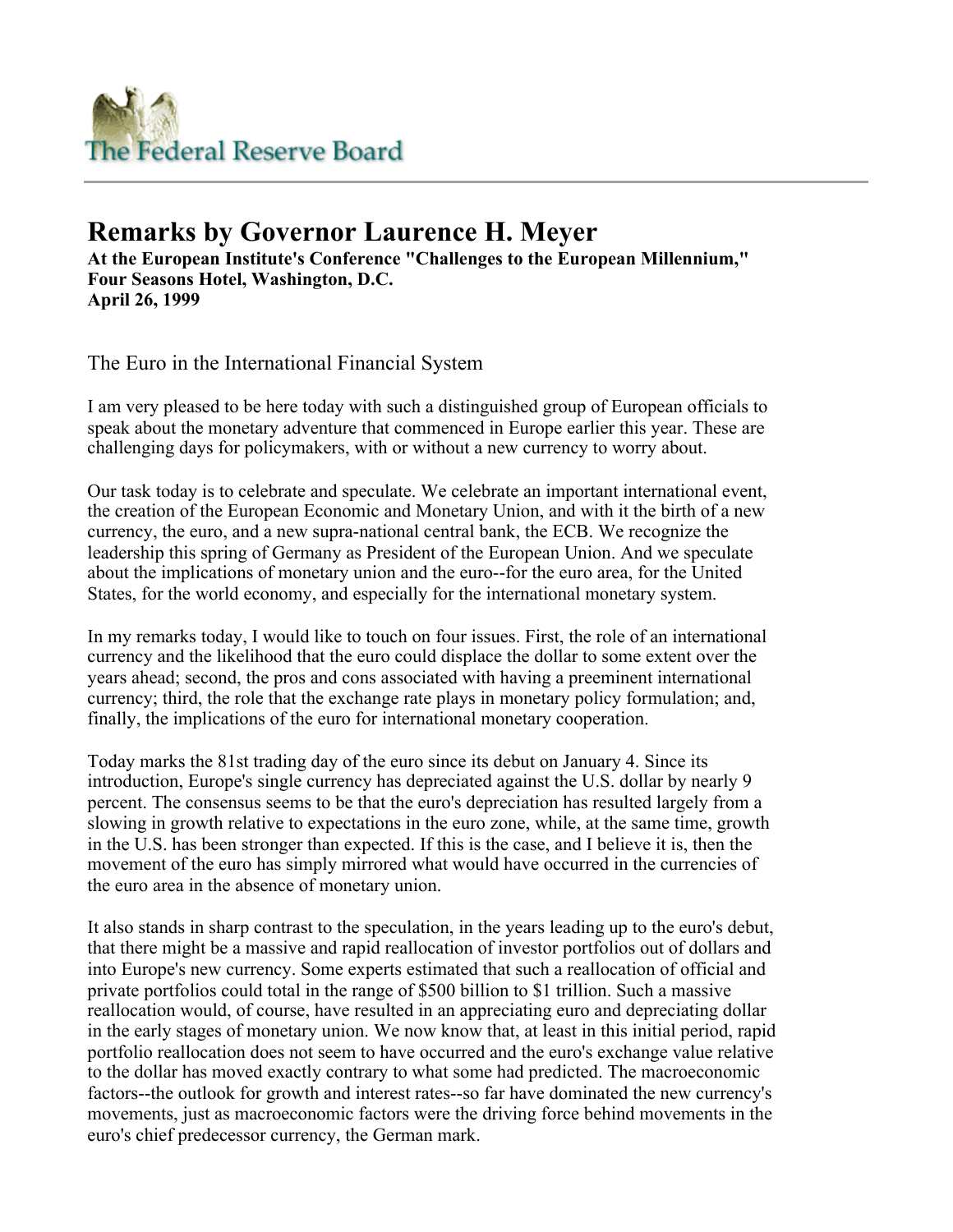But the absence of dramatic near-term consequences should not lead us to conclude that this bold adventure will have negligible consequences for the euro area, for the global economy or for the United States. Rather it should remind us that the consequences of the euro for international financial relationships are likely to evolve over some considerable period of time. The consequences might include a more competitive and healthy euro-wide economy, a greater role for the euro as an international currency, a growing role for euro-denominated assets in global portfolios more generally, and changes in the global pattern of exchange rates and current account balances.

For example, if economic policies in Europe are sound, the dollar's international status would likely diminish somewhat and the euro's international status would increase, reflecting the prosperity of the euro-area economy and its role in the global marketplace. The international status of a currency involves a number of different functions that correspond generally to the classic uses of money as a unit of account, a means of payment, and a store of value. Since the end of the Second World War, the dollar has been preeminent in the global financial system in terms of the currency in which contracts are denominated and paid, official reserves are held, and financial instruments are issued. But, just as the German mark increased in international importance and eroded slightly the dollar's status, so is the euro likely to continue this trend.

Inertia and so-called network externalities are key to explaining why a shift away from the dollar would not occur overnight. Inertia probably explains why it is that until relatively recently a number of traded commodities were quoted and priced in sterling. If the dollar is used in enough different ways in the international arena, then it is cheaper to use the dollar rather than some alternative--I will use the dollar simply because you and everyone I do business with uses the dollar--that is, there is a network externality associated with using the dollar.

But the international financial consequences of the euro will be driven most importantly to the extent euro-denominated assets play a growing role in global portfolios, displacing to some degree the role of dollar-denominated assets. Such an expanded role for eurodenominated assets would depend upon and follow from the development of a broad, liquid euro securities market to rival the dollar securities markets.

But I am talking only of potential. A growing and ultimately significant international role for the euro is not automatic. Instead, the euro area will have to earn its place in the international financial system, and earn it the old fashioned way--by pursuing policies that produce a healthy euro-area economy. By improving price discovery within the euro zone, the euro itself may increase competitiveness across Europe, and thereby benefit low-cost producers, trade competitiveness, and European consumers. But the key to the success of the euro area would still appear to be the same set of policies that would have been essential in France, Germany, and other euro countries in the absence of the euro: structural reforms, especially those related to reducing the rigidities in European labor markets, and disciplined monetary and fiscal policies. Does the euro make structural reforms and disciplined policy more or less likely? Frankly, I do not know the answer to that question.

Fortunately, we do not live in a zero sum world. The structural reforms and monetary and fiscal policies that would make the euro area stronger and more competitive would certainly enhance the strength of the world economy as well. Whenever the world economy is strengthened, the U.S. benefits. However, this should not lead us to understate or neglect the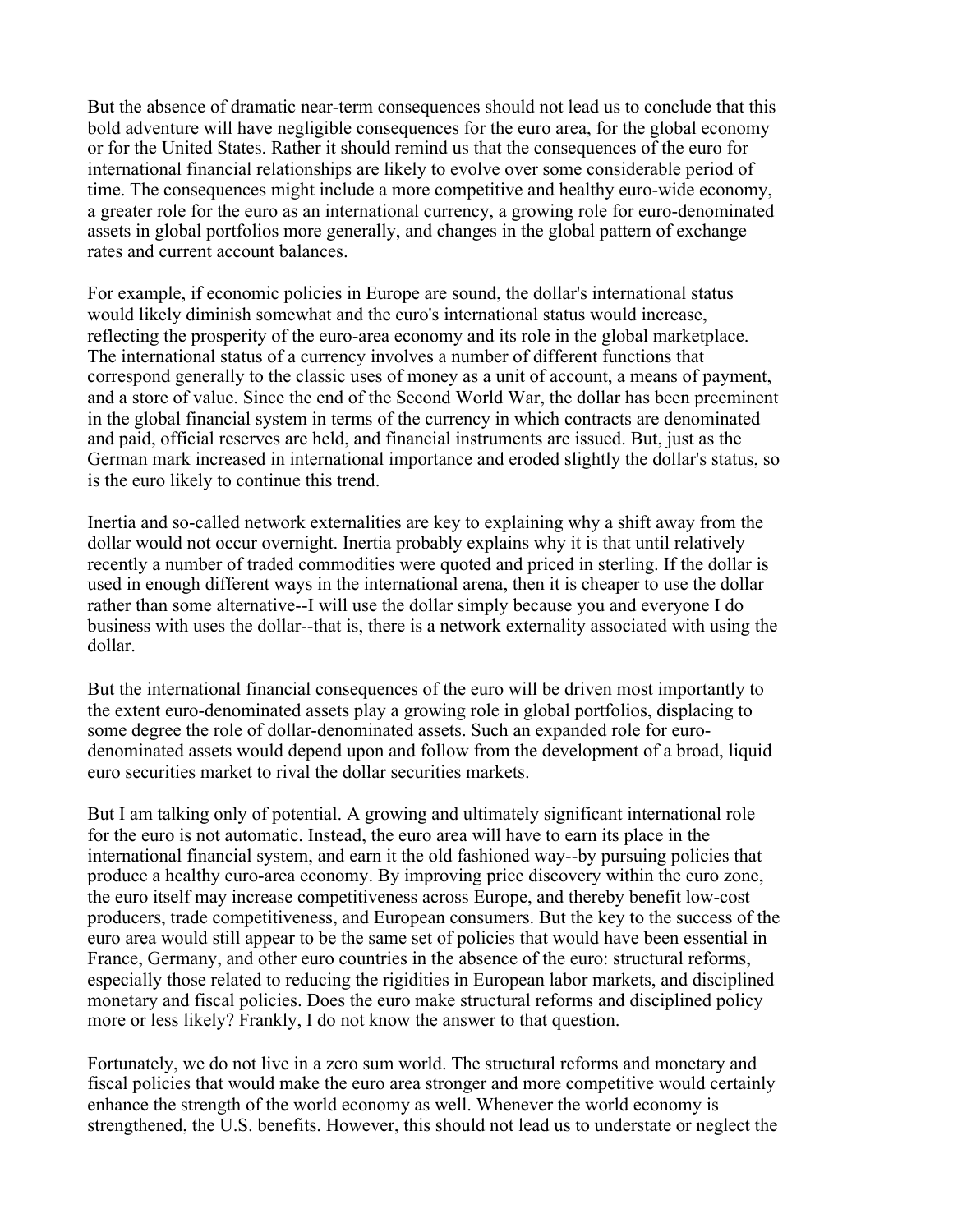significant changes in trade flows, current account balances, and exchange rates that might be part of the transition to an increased international role of the euro, and the importance of careful management of this transition.

It is only fair, however, to warn my euro friends that having a preeminent international currency has its pluses and minuses--it is not an unmitigated free ride, as some of the discussion has suggested. There is a burden that accompanies having an international currency. Policy changes that are undertaken for domestic purposes can have important effects on others, effects that are magnified when a country or region is not only a large part of the world, in terms of goods production and trade, but also a large part of the global financial system and a foundation of the international monetary system.

For example, Federal Reserve policy in the early years of Paul Volcker's chairmanship involved a large increase in short-term interest rates designed to reign-in high domestic inflation. For countries in Latin America that had borrowed heavily in dollars at floating interest rates, the change in U.S. monetary policy had enormous consequences. Thus, when a country's currency is widely used internationally, the international spillovers to domestic policy actions can be intensified, so that domestic policy actions quickly seem to become everyone's business and can generate criticism in international circles.

I might note that we at the Federal Reserve steadfastly resist the call to be the world's central bank. We are the central bank of the U.S. and Congress has given us a quite specific and narrow mandate: promote price stability and full employment at home, period. While their mandate is not identical to that of the Federal Reserve, the ECB will have to wrestle with the same issues, and increasingly so, as the euro becomes a major player in the international monetary system.

On the other hand, having an international currency can provide substantial benefits. The most direct benefit is seignorage revenue. With about \$300 billion of U.S. currency notes in the hands of foreigners, the United States earns roughly \$15 billion per year (less than 0.2 percent of GDP) in seignorage. With the euro as another major currency in the world's economy--and, in light of the potential attractiveness of euro notes when they are introduced in 2002 to countries in eastern Europe and former Soviet states--we could stand to lose a considerable fraction of the interest-free loan that the rest of the world provides to us. This will, obviously, not be a major event for us and I would hope it is not the major benefit for the euro countries of the birth of the euro!

Some believe that the major benefit from the United States having the premier international currency and the broadest and most liquid financial markets is that we are able to finance our large current account deficit more cheaply than would otherwise be the case. That is true only to the extent that the international status of the dollar brings lower interest rates on dollar liabilities. This suggests that international currency status might affect a country's (or in the case of the euro, the region's) equilibrium real exchange rate and real interest rate. But looking at exactly the same phenomenon in another way, those who seek international currency status should not forget that an appreciating currency--and one that is very often a safe haven in times of economic and political crisis--implies a reduction in competitiveness and a drag on economic growth through a declining current account balance.

As the international role of the euro increases, the demand for euros will increase --both directly as currency and indirectly via euro-denominated assets--potentially leading to an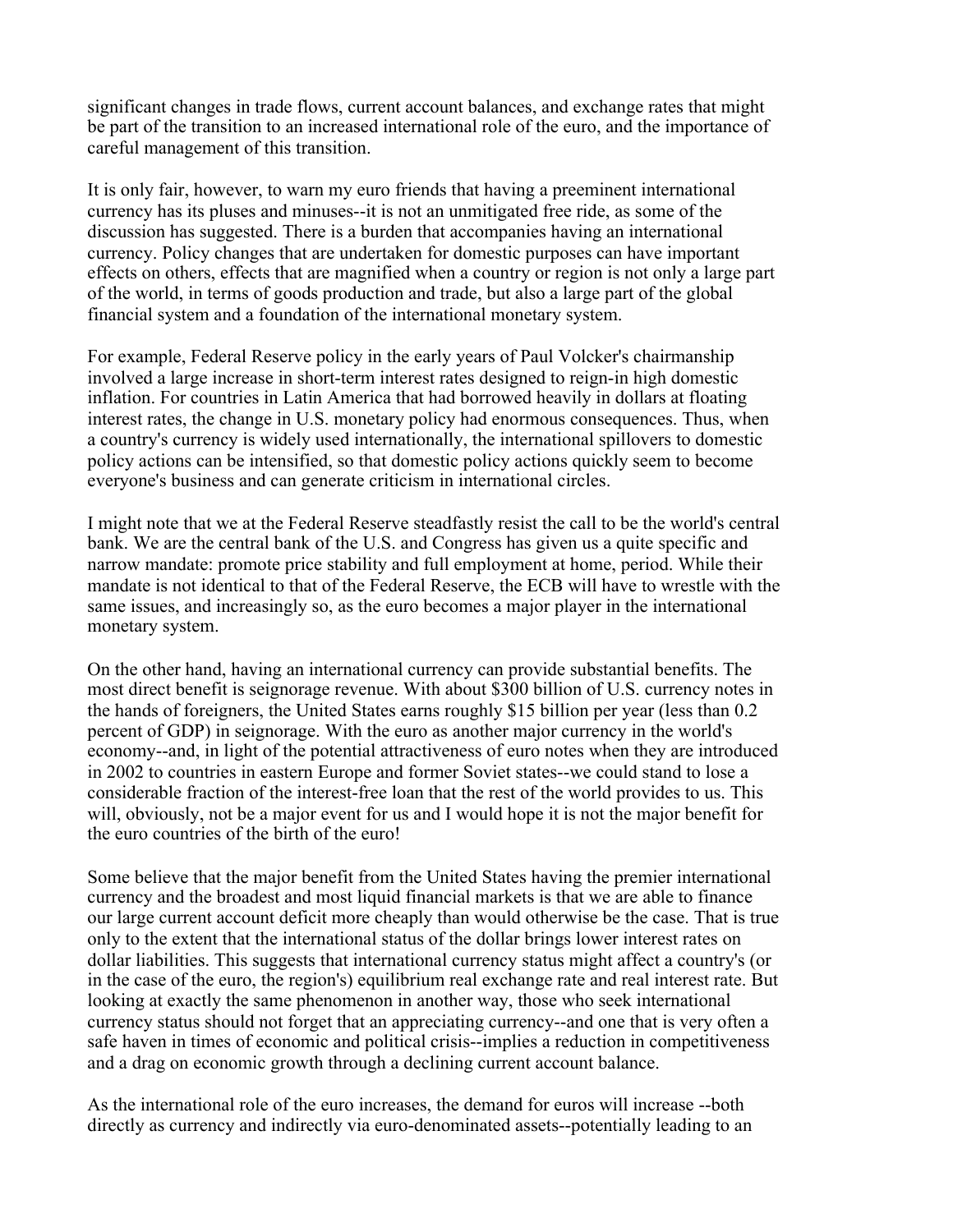appreciation of the euro. I say potentially because we all know that the price of anything, including the euro, is affected by supply as well as demand. And the euro will encourage an increase in both the issuance of euro-denominated liabilities as well as in the demand for euro-denominated assets. As a result, there is some uncertainty about the effect of portfolio decisions on the price of the euro. Even if the euro appreciates, this consideration suggests, the magnitude of the appreciation may not be very large.

But let us nevertheless explore the implications of a net increase in the demand for euros and hence an appreciation of the euro over time, given that this is the result many have emphasized and one with particularly important implications for the international financial system. The effect of a large reallocation of portfolios away from the dollar and dollardenominated assets and into the euro and euro-denominated assets would, by definition, imply a swing from current account surplus to deficit for the euro area as investors acquire net claims on the region. Indeed, the appreciation of the euro would be the cause of the euroarea's move from surplus to deficit. But such an appreciation of the euro would bring a reduction in competitiveness that could provide additional pressure for structural reform in continental European product and labor markets. And the counterpart to this from our side would be a reduction in net claims on the United States, and might be just the medicine the doctor ordered to help us move to a more sustainable external position.

I'd like to say a few words about how monetary policymakers think about the exchange rate when judging the appropriate level for domestic short-term interest rates. As you know, the American economy is relatively closed when compared with individual European countries- -U.S. exports of goods and services, for example, are only 14 percent of our GDP, compared with Germany where exports are 31 percent of GDP. With monetary union, the euro area's openness to trade with countries outside the single currency region becomes more similar to the United States. For U.S. monetary officials, the dollar through its implications for U.S. net exports and the growth of real GDP as well as for inflation is one of many important economic variables that is input into policymaking. The dollar is not, in-and-of itself an explicit goal for policy: The dollar and its performance are very, very important for the United States. But the Federal Reserve sets its target for the Fed funds rate taking into account all the performance variables in the economy and does not try to target the exchange rate.

The European Central Bank now confronts a similar situation relative to the euro's value. The depreciation of the euro since its introduction should provide a boost to net exports and put some upward pressure on inflation in the euro zone. The ECB must weigh the effects of the euro's depreciation along with many other factors affecting the region's economy in judging the appropriate policy stance.

Some experts have alleged that the Federal Reserve--and now the ECB--treat the exchange value of their currency with benign neglect. I have some problems with this characterization. In the United States, we have had a system of flexible exchange rates since the breakdown of the Bretton Woods system in the early 1970s. By definition, a flexible exchange rate system is one in which policymakers have complete discretion over monetary policy. That is, we do not devote monetary policy to the maintenance of a particular value for the exchange rate. That is not benign neglect. That is the implication of a system in which we retain total flexibility for monetary policy actions in order to best stabilize the domestic economy, of which the international sector is an important component.